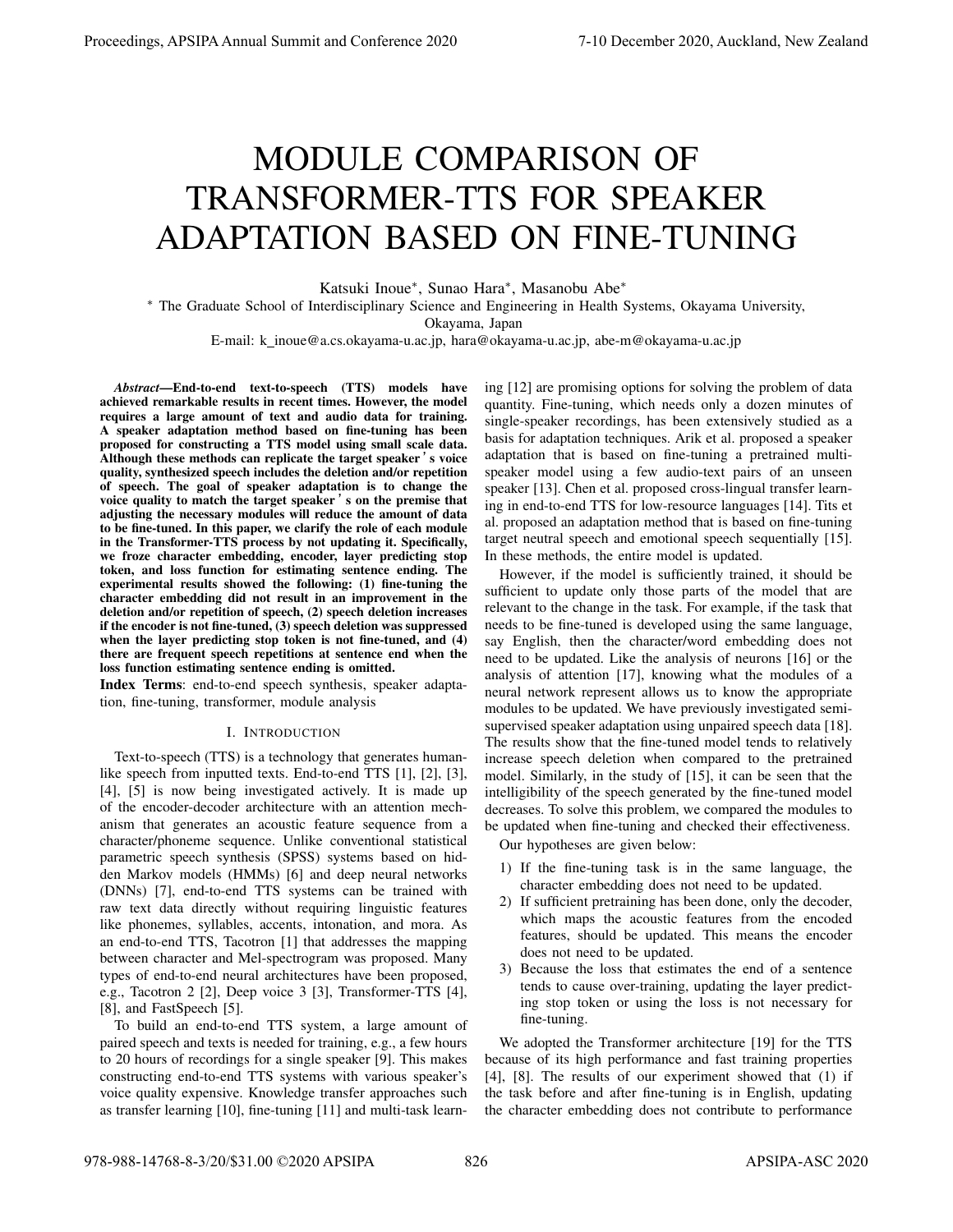

Fig. 1. The training process for Transformer-TTS. Plain, dotted, and dashed lines indicate forward flow of current step, feedback flow from past step, and loss calculation, respectively.

improvement; (2) freezing encoders tends to cause speech deletion; (3) freezing the layer that predicts stop token can reduce speech deletion; and (4) not including binary cross entropy (BCE) in the loss function tends to cause speech repetition.

# II. TRANSFORMER-TTS

Figure 1 shows the training process that is common to both pretraining and fine-tuning.

# *A. Training process*

Transformer-TTS (shown in Figure 1) are directly trained to map *C*-length character id sequence  $X = \{x_c\}_{c=1}^C$  to *T*length speech feature sequence  $\mathbf{Y} = {\{\mathbf{y}_t\}}_{t=1}^T$ . One-hot vectors are used as the character id. Also, log Mel-filter bank features are typically used as the speech features. The mapping from X to Y can be represented in the following manner:

$$
\mathbf{e}_c = \text{Character-Embedding}(\mathbf{x}_c) \tag{1}
$$

$$
\mathbf{h}_c = \text{Encoder}(\mathbf{e}_c) \tag{2}
$$

$$
a_{t,c} = \text{Attention}(\mathbf{h}_c, \mathbf{q}_{t-1}, \mathbf{a}_{t-1})
$$
 (3)

$$
r_t = \sum_{c=1}^{C} a_{t,c} \mathbf{h}_c \tag{4}
$$

$$
\mathbf{v}_{t-1} = \text{Pre-net}(\mathbf{y}_{t-1}) \tag{5}
$$

$$
\mathbf{q}_t = \text{Decoder}(\mathbf{q}_{t-1}, \mathbf{r}_t, \mathbf{v}_{t-1})
$$
 (6)

$$
\hat{s}_t = \text{Linear}(\mathbf{q}_t) \tag{7}
$$

$$
\hat{\mathbf{y}}_t^b = \text{Linear}(\mathbf{q}_t) \tag{8}
$$

$$
\hat{\mathbf{y}}_t^a = \hat{\mathbf{y}}_t^b + \text{Post-net}(\hat{\mathbf{y}}_t^b)
$$
\n(9)

The input  $X$  is embedded into a continuous feature sequence  $\mathbf{E} = {\{\mathbf{e}_c\}}_{c=1}^C$ . Then, **E** is encoded into a hidden feature sequence  $\mathbf{H} = {\mathbf{h}_c}_{c=1}^C$  by the encoder network like a selfattention mechanism [19]. Next, a hidden feature sequence H is used as the input in the decoder network with a sourcetarget attention mechanism [20]. Next, the temporary output  $\hat{\mathbf{Y}}^{b} = {\hat{\mathbf{y}}_t^{b}}_{t}$   $\hat{t}_{t-1}^{T}$  is generated by using the decoder network's output. The end-of-sequence (EOS) probability  $\hat{s}_t$  at each frame *t* is predicted at the same time. Finally, the output  $\hat{\mathbf{Y}}^a$  =  $\{\hat{\mathbf{y}}_t^a\}_{t=1}^T$  is generated from  $\hat{\mathbf{Y}}^b$  and residual factor through the Post-net.

Given the speech feature sequence  $Y$  and the corresponding character sequence **X** from pretraining dataset  $\mathcal{D}^P$ , the whole of the TTS model is optimized by minimizing the following TTS loss:

$$
\mathcal{L}(\mathbf{X}, \mathbf{Y}) = \frac{1}{T} \sum_{t=1}^{T} \mathrm{L}1(\mathbf{y}_t, \hat{\mathbf{y}}_t^b) + \frac{1}{T} \sum_{t=1}^{T} \mathrm{L}1(\mathbf{y}_t, \hat{\mathbf{y}}_t^a) + \frac{1}{T} \sum_{t=1}^{T} (s_t \ln \hat{s}_t + (1 - s_t) \ln(1 - \hat{s}_t)),
$$
\n(10)

where  $L1(\cdot)$  represents an L1 norm, last term represents a BCE, and *s<sup>t</sup>* represents a label that indicates if the input at time *t* is the EOS ( $s_t = 1$ ) or not ( $s_t = 0$ ). Note that the  $\hat{\mathbf{y}}_t$  is conditioned on the ground-truth of the previous feature sequence  ${\bf y}_{t'}$  ${\bf t}_{t-1}^{t-1}$ , i.e., teacher-forcing is used in training.

#### *B. Modules and their contributions*

*1) Character embedding:* The character embedding (shown in eq. 1) takes on the role of mapping from a one-hot vector to a D-dimensional continuous value vector [2], [4]. If the tasks before and after fine-tuning are in the same language, the occurrence frequency and role of the alphabet are kept. Therefore, it is assumed that freezing the character embedding does not affect performance improvement after fine-tuning.

*2) Encoder and decoder:* The encoder (shown in eq. 2) takes on the role of a mapping from continuous value vectors to hidden feature vectors, while the decoder (shown in eq. 6) takes on the role of a mapping from hidden feature vectors and outputs of the previous step to outputs of the current step. Hidden features can be regarded as compressed features that adequately represent the acoustic features. If the encoder is sufficiently pretrained and the hidden feature does not depend on acoustic feature prediction, it might be sufficient that the decoder is only adapted to the target speaker. In other words, freezing the encoder allows us to check whether the hidden features are independent of the target speaker.

*3) Output layer and loss function:* The acoustic feature output layer (shown in eq. 8) and the post-net (shown in eq. 9) take on the role of predicting log Mel-filterbank features. This prediction error is measured quantitatively using the sum of L1 loss (shown in the first and second terms of eq. 10). Figure 2 shows the transitions of the sum of L1 loss in the pretraining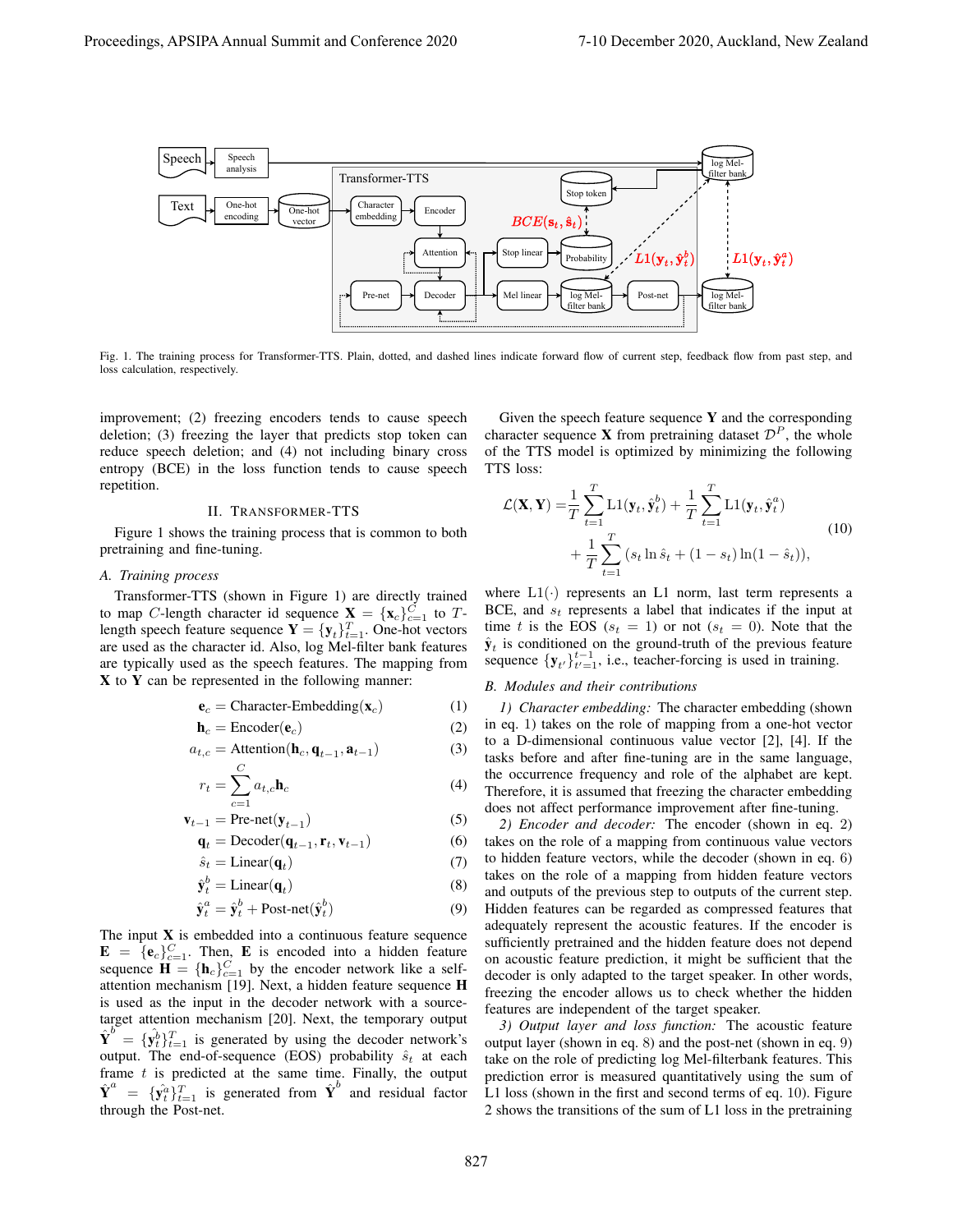

Fig. 2. L1 loss transition on pretraining



Fig. 3. BCE loss transition on pretraining

described in section III. As the purpose of speaker adaptation is to synthesize the speech of a new speaker, the acoustic feature output layer and the post-net need to be updated.

The probability output layer (shown in eq. 7) takes on the role of predicting the EOS. This prediction error is measured quantitatively using BCE loss (shown in the last term of eq. 10). Figure 3 shows the transitions of BCE loss in the pretraining described in section III. It can be seen that the BCE loss of the training set steadily decreases, while the BCE loss of the validation set increases from an early step. Thus, over-training may negatively affect the training results when fine-tuning.

#### III. EXPERIMENTAL SETUP

We froze three modules to check the effect of fine-tuning, on character embedding (char. embed), encoder, and probability output layer (prob. output). Also, BCE loss was excluded from the loss function (shown in eq. 10) to check if the presence or absence of this loss has an effect on performance.

We used four types of end-to-end TTS models that consist of an all fine-tuned model and fine-tuned models with frozen modules as shown in Table I. The first model was the pretrained TTS model, which is used as the baseline of the speaker adaptation. The second model is a speaker adaptation model based on fine-tuning [15], [18]. The third model is a multi-speaker end-to-end TTS model based on zero-shot feature embedding [21], [22], which is also trained with xvector [23]. The feature embedding is another type of speaker adaptation method. The model controls the speaker's identities by using an auxiliary input vector, like x-vector. The zero-shot means the target speaker is not included in the training set. The fourth model is a multi-speaker end-to-end TTS model based on N-shot feature embedding. The N-shot means N utterances of the target speaker are included in the training set.

# *A. Dataset*

For the pretraining of the TTS model, we used the LJ speech dataset [9], which consists of an approximately 24-hour speech of a female English speaker. The speech was sampled at 22*.*05 kHz and quantized by 16 bits. We used 12*,* 100 utterances as a training set, and 500 utterances as a development set.

For the adaptation of the pretrained TTS model based on fine-tuning, we used the subset of LibriTTS [24], which consists of female speakers (speaker 237) from "test-clean". The original LibriTTS consisted of approximately 585 hours of speech by 2*,* 456 English speakers. The speech was sampled at 24 kHz, quantized by 16 bits, and downsampled to 22*.*05 kHz. We divided the data into a training set, a development set and a test set in the ratio 90%, 5% and 5%, respectively.

For the training of the feature embedding-based adapted model, LibriTTS [24] was used. The training set consisted of two sets of clean speech data ("train-clean-100" and "trainclean-360"). The development set consisted of clean speech data ("dev-clean"). For the zero-shot, the target speakers were not included in both the training and development sets. For the N-shot, the target speaker was added to the training set.

#### *B. Feature and text representation*

For the single-speaker TTS model (pretraining, fine-tuning), the waveform that was sampled at more than 22*.*05 kHz was downsampled at 22*.*05 kHz. The 80-dimensional log Mel-filter bank features were extracted, and the text was tokenized as characters and mapped into a 76-character set: 52 alphabetic letters (A-Z, a-z), 5 punctuation marks (',.!?), 17 special marks ("()[]*{}*-/:; æœeˆe¯–), and ´ 2 special tags *⟨*unk*⟩*, *⟨*space*⟩* as unknown, space tokens, respectively.

For the multi-speaker TTS model (feature-embedding), the waveform was downsampled at 22*.*05 kHz. The 80 dimensional log Mel-filter bank features were extracted, and the text was tokenized as characters and mapped into the same character set as single-speaker TTS models. To control the speaker identity, x-vector [23] was extracted as a speaker embedding feature.

#### *C. Model configuration*

For the TTS model, we used the Transformer architecture [19]. The TTS encoder and decoder both had 6 layers with 1536 units. The pretraining model was trained for 1000 epochs using  $2.01 \times 10^{-7}$  as the initial learning rate. The fine-tuning models were trained for 100 epochs using 2*.*01 *×* 10*−*<sup>8</sup> as the initial learning rate. The feature-embedding models were also trained for 100 epochs using 5*.*10*×*10*−*<sup>8</sup> as the initial learning rate. The characters were embedded into a 384-dimensional vector.

During the waveform synthesis, ParallelWaveGAN [25] trained the mapping from 80-band log Mel-filter bank features to waveform was used as a vocoder. The ParallelWaveGAN was trained with the LJ speech dataset [9].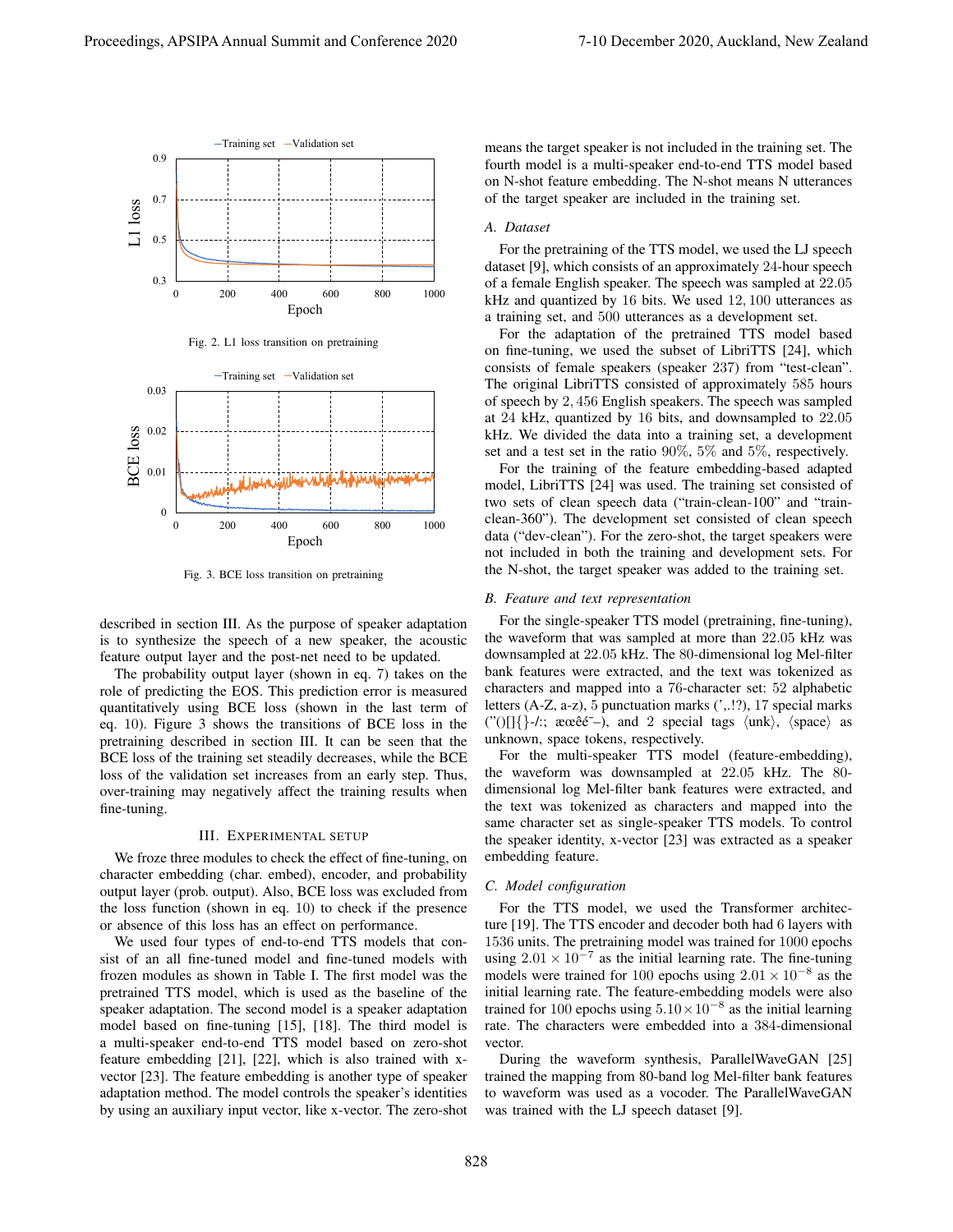TABLE I TRAINING CONFIGURATION.

| Training method             | Training data                                   | Duration      | Target speaker |
|-----------------------------|-------------------------------------------------|---------------|----------------|
| Pretraining                 | the LJ speech dataset                           | $23.0$ hours  | unseen         |
| Fine-tuning                 | Target speaker ("test-clean")                   | 20.0 minutes  | seen           |
| Feature-embedding zero-shot | LibriTTS ("train-clean-100", "train-clean-360") | $245.1$ hours | unseen         |
| Feature-embedding N-shot    | LibriTTS including target speaker               | $247.0$ hours | seen           |

TABLE II

OBJECTIVE EVALUATION RESULTS OF THE CEPSTRUM RMSE [DB] AND THE CHARACTER ERROR RATE (CER) OF SYNTHESIZED SPEECH [%]. SUB. AND DEL., INS. INDICATE SUBSTITUTION ERROR [%], DELETION ERROR [%] AND INSERTION ERROR [%], RESPECTIVELY. TAIL INS. INDICATES THE INSERTION ERROR ON LAST 5 WORDS [%].

| ID | Training method             | Update part              | Loss           | <b>RMSE</b> | Sub. | Del. | Ins. | <b>CER</b> | Tail Ins.) |
|----|-----------------------------|--------------------------|----------------|-------------|------|------|------|------------|------------|
|    | Ground-truth                |                          |                |             | 0.4  | 1.0  | 0.4  | 1.8        | (0.4)      |
|    | Pretraining                 | All                      | $L1 + BCE$     | 30.1        | 2.9  | 7.4  | 1.1  | 11.4       | (0.6)      |
|    | Fine-tuning                 | All                      | $+$ BCE<br>LI  | 20.4        | 1.7  | 13.8 | 0.6  | 16.1       | (0.4)      |
|    |                             | w/o char. embed          | $+$ BCE<br>L1. | 20.2        | 2.4  | 14.6 | 0.7  | 17.7       | (0.3)      |
|    |                             | w/o char. embed, encoder | $+$ BCE<br>L1. | 21.3        | 3.4  | 23.8 | 2.5  | 29.7       | (0.4)      |
|    |                             | w/o prob. output         | $+$ BCE<br>L1. | 19.4        | 2.1  | 8.8  | 2.2  | 13.1       | (1.9)      |
|    |                             | All                      | LI             | 20.5        | 2.2  | 4.5  | 23.8 | 30.5       | (23.5)     |
|    |                             | w/o char. embed          | L1             | 20.5        | 3.1  | 4.6  | 20.0 | 27.7       | (19.4)     |
|    |                             | w/o char. embed, encoder | L1             | 21.2        | 4.9  | 12.8 | 8.9  | 26.6       | (8.1)      |
| 10 |                             | w/o prob. output         | L1             | 20.4        | 3.5  | 6.1  | 31.7 | 41.3       | (31.0)     |
| 11 | Feature-embedding zero-shot | All                      | $+$ BCE<br>LI  | 19.5        | 2.4  | 5.6  | 0.6  | 8.6        | (0.5)      |
| 12 | Feature-embedding N-shot    | All                      | $L1 + BCE$     | 19.1        | 3.0  | 14.1 | 2.0  | 19.0       | (1.9)      |

## IV. EXPERIMENTS

## *A. Objective evaluation*

Unseen speech data for training was used as a test set, which included 26 sentences. All the TTS models generated speech by using the ground-truth text. The x-vector was extracted from target utterance to indicate the upper bound of featureembedded models.

To evaluate the proposed method, we compared the performance of the acoustic feature prediction with two objective measures, namely, root mean squared error (RMSE) of the cepstrum and character error rate (CER) of the synthesized speech. The generated acoustic features were warped to fit the time of the ground-truth acoustic feature. Therefore, speeches repeated at the end of sentences were removed from the RMSE calculation. The cepstrum error is the average of all frames of cepstral distortion (CD) [18], where the cepstral coefficients are 79 dimensions. The CER was computed based on the edit distance between the ground-truth text and text recognized from a generated speech using end-to-end automatic speech recognition (ASR). It was evaluated using an ASR model [18] trained with Librispeech [26]. The ASR model is the Transformer architecture [19] and provided at ESPnet [27]. In end-to-end TTS, the generated speech sometimes includes the deletion and/or repetition of words in the input text due to alignment errors [28]. We used the CER to find and classify deleted speech and repeated speech as deletion error and insertion error, respectively [15], [29]. Comparing with word error rate, CER is suitable to evaluate the correctness of phoneme by ignoring a homonym, for example, "ad" and "add", "brothers" and "brother's". The evaluation by the ASR model has an advantage in reproduction and consistency than human assessment. The insertion error on the last five words was computed after observing the repetition of speech at the tail of the utterance.

#### *B. Evaluation results*

Table II shows the cepstrum RMSE and the CER of synthesized speech. In terms of the CER, by observing the results, we found out that the TTS model missed generating speech, which results in the deletion error in most cases. Also, we found that the TTS model repeatedly generated speech, which results in insertion error in most cases.

A comparison of the update of character embedding (Models 3 and 4 in Table II) shows that all updated model have similar RMSE to the model with frozen character embedding. It seems that the deletion of speech is more frequent than in the pretrained model, regardless of updating character embedding. Thus, the character embedding does not need to be updated during fine-tuning.

A comparison of the updated encoder (Models 3 and 5 in Table II) with the model with frozen encoders shows an increase in RMSE in the former. It can also be seen that this model has a significant increase in deletion errors when compared to the pretrained model. We found that the encoder output is not referenced in the deleted part of the speech after checking the source-target attention in generating the acoustic features. This shows that the hidden features are dependent on the generation of acoustic features, and the encoder needs to be updated during fine-tuning.

A comparison of the updated probability output layer (Models 3 and 6 in Table II) with the frozen probability output layer shows the latter has a lower RMSE and a lower deletion error than the model with all updates. It can be seen that updating the probability output layer has a negative effect on the generation of acoustic features. In addition to this, there was a slight increase in insertion errors at the end of the utterance. This indicates that the prediction accuracy was reduced due to the freezing of the probability output layer. As a result, repetition of the utterance occurred. Although contrary to the End-to-End philosophy, speech repetition can